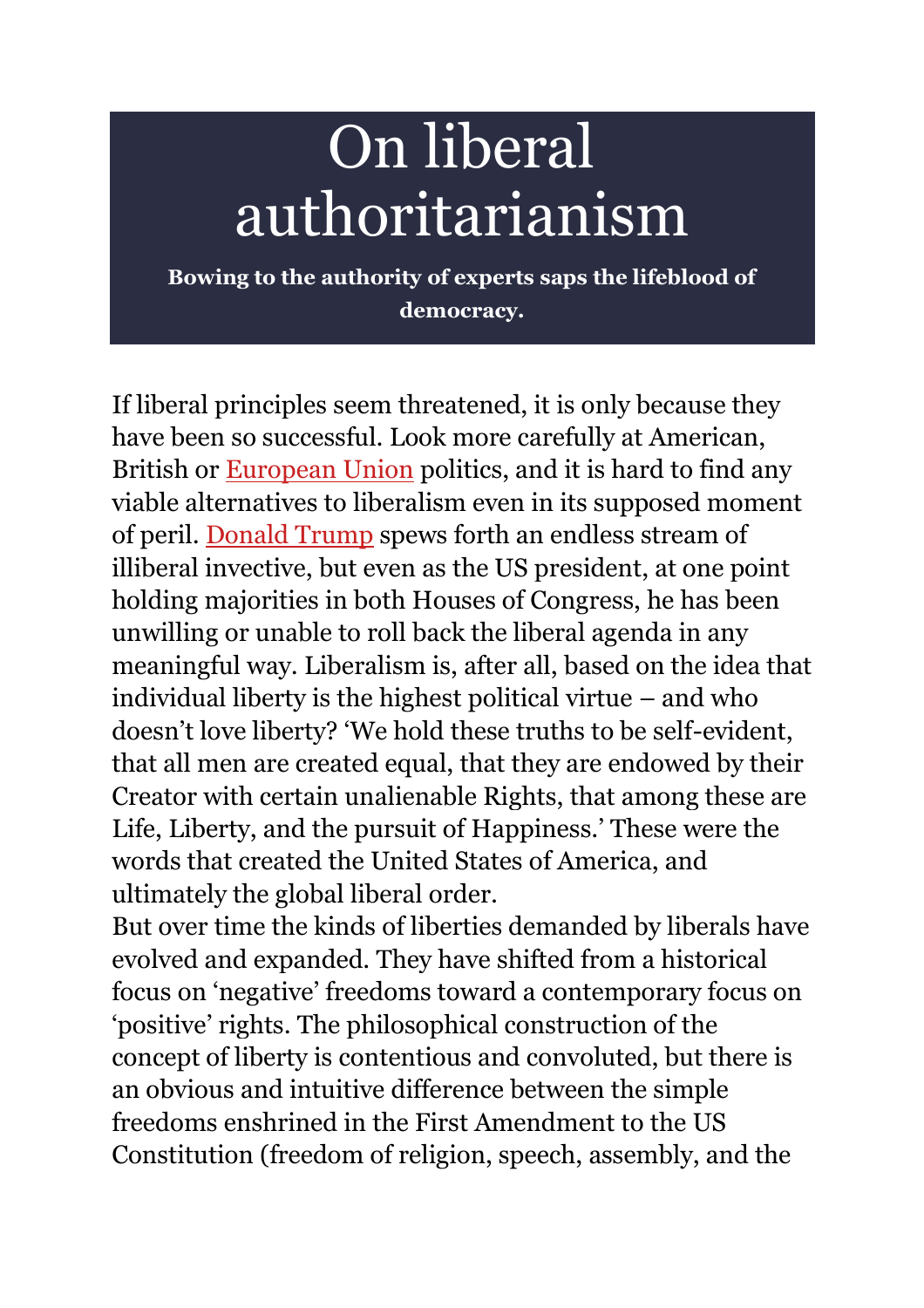press) and the expansive rights promised by Article 25 of the UN Declaration of Human Rights (rights to food, clothing, housing, medical care, social services, unemployment insurance and social security).

Political philosophers may be able to derive one from the other, but ordinary people will understand that there is a basic qualitative difference, even if the line between the two is sometimes blurred. Nothing in philosophy is ever simple, but simply put, the freedom to pursue happiness is something very different from the right to be happy. Political liberalism has evolved over nearly three centuries from a philosophy of safeguarding freedoms into a philosophy of demanding rights.

There have been good reasons for this shift. Liberals have come to realise that freedoms on their own are not always sustainable. People sometimes vote to relinquish their freedoms. Very often people use their freedoms to enslave others. Freedom may be just as likely to be used irresponsibly as it is to be used responsibly. Thus the mainstream of liberal opinion has come to the view that the protection of basic human rights, especially the protection of minority rights, is an indispensable prerequisite for the maintenance of individual freedom.

To some extent this is true. But the principle that some human rights must be ensured prompts the question of which ones. Someone has to decide, and if that decision preempts democratic decision-making, then clearly the decision cannot be left up to the people. In fact, among liberal political scientists, the whole idea that the people should define the scope of basic human rights is now sneeringly referred to as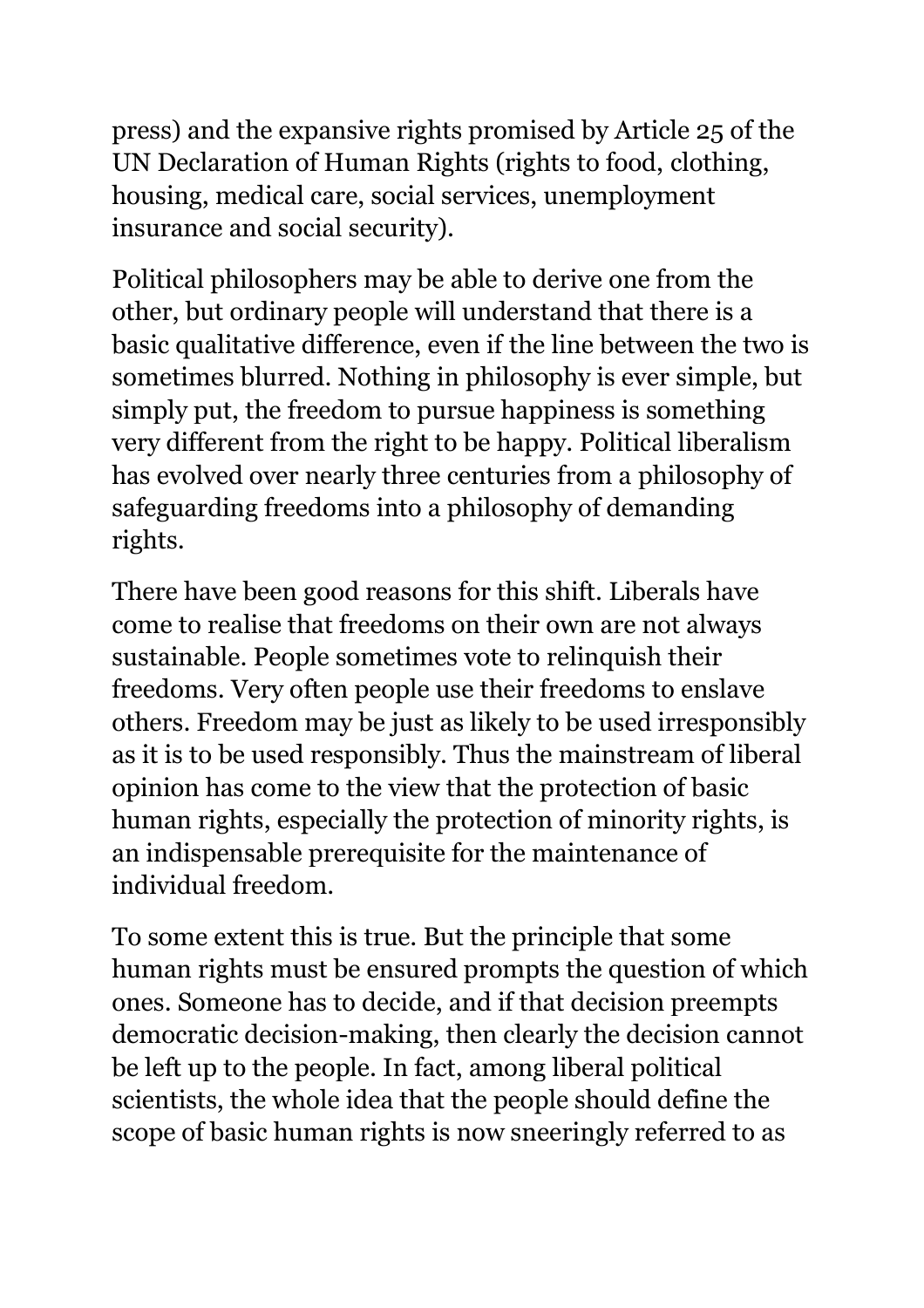'majoritarian' democracy, qualified as if it were no kind of democracy at all.

Mainstream liberals have reasoned that the delineation of the set of human rights that are necessary for the maintenance of individual freedom can only be properly performed by experts. Those experts, the experts in human rights, are by definition educated professionals like academics, lawyers, judges, journalists, civil servants, social workers, medical doctors and lobbyists. By virtue of dedicated study and professional practice they have made themselves the legitimate authorities on the subject. And they truly are the legitimate authorities on the subject. When you want an authority on chemistry, you consult a chemist. When you want an authority on human rights, you consult a humanrights lawyer.

## **The whole idea that the people should define the scope of human rights is now often sneeringly referred to as 'majoritarian' democracy, qualified as if it were no kind of democracy at all**

The problem is that politics is a unique field of human activity. Authoritarianism in chemistry may be unproblematic, even desirable. Authoritarianism in politics is dangerous, even when the authorities themselves are above reproach. In the contemporary liberal worldview, certain policies are mandatory, others are beyond the pale, and only the experts can tell which is which. Liberal democracy thus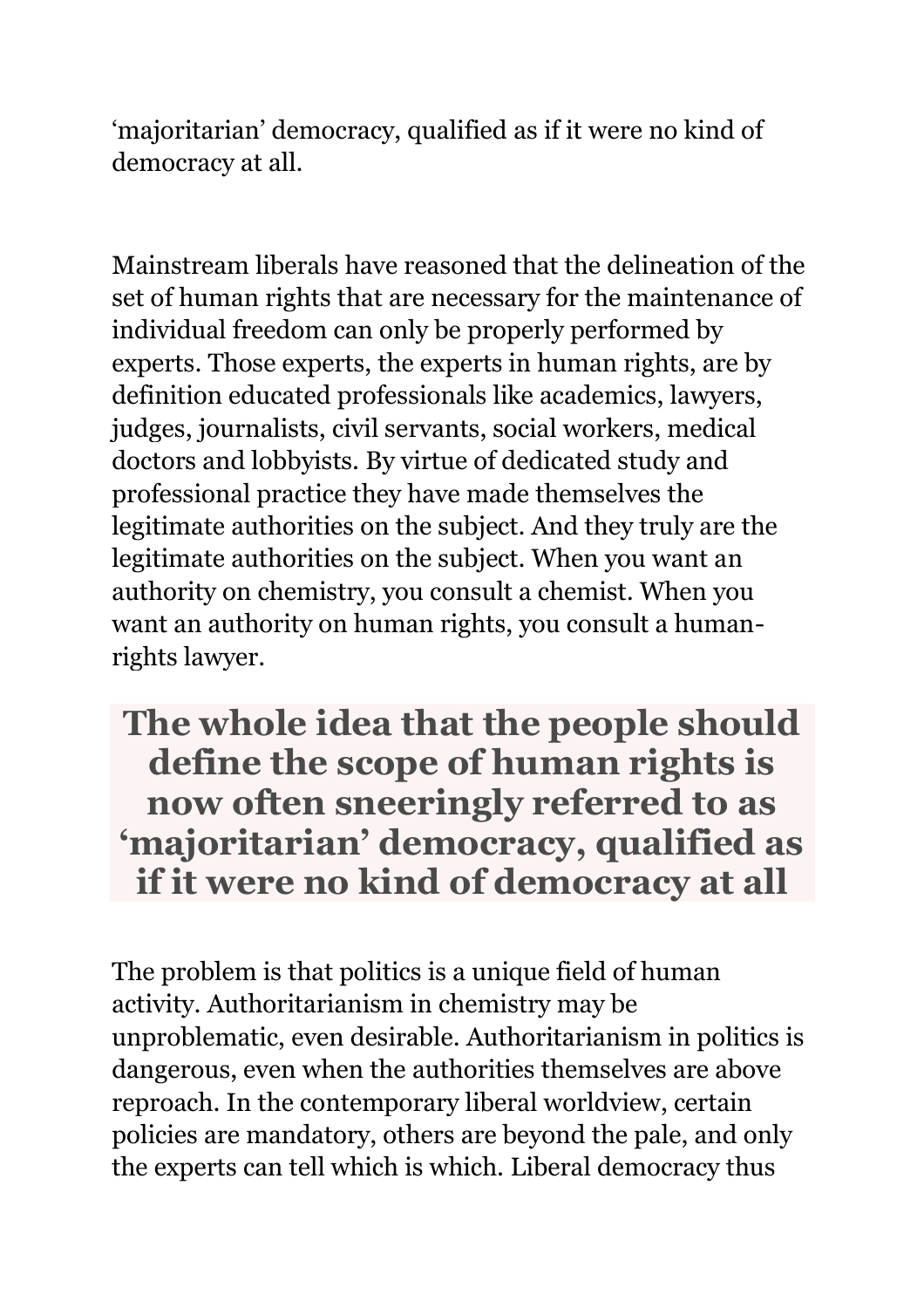requires the obedience of the voters (or at least the citizens) to expert authority. The people are the passive recipients of those rights the experts deem them to possess. As the domain of rights expands, experts end up making more and more of the decisions – or at least more of the decisions that matter – in an ever-increasing number of the most important aspects of public life: economic policy, criminal justice, what's taught in schools, who's allowed to enter the country, what diseases will be cured, even (in many cases) who will have the opportunity to run for elective office. In these areas and more, experts arrogate to themselves the authority to adjudicate competing claims for public resources and private benefits. As society evolves, the areas reserved to expert adjudication seem only to expand. In the course of normal politics, previously depoliticised policy domains rarely return to the realm of democratic determination.

The new authoritarianism of the 21st century has nothing to do with the Trump presidency. It is neither a right-wing authoritarianism, nor a nationalist authoritarianism, nor even a conservative authoritarianism. The new authoritarianism of the 21st century is, paradoxically, a liberal authoritarianism. It is a tyranny of experts.

#### **The habit of obedience**

Authoritarianism has always been a dirty word. Liberal political pundits have a habit of labelling any political movement they don't like as authoritarian, if not also fascist, communist, totalitarian, or worst of all: populist. The problem with this is that although all of these things may be bad (in varying degrees), they are not the same bad thing, nor do they always coalesce in the same political movements. The Nazis may have come closest to ticking all five boxes. But that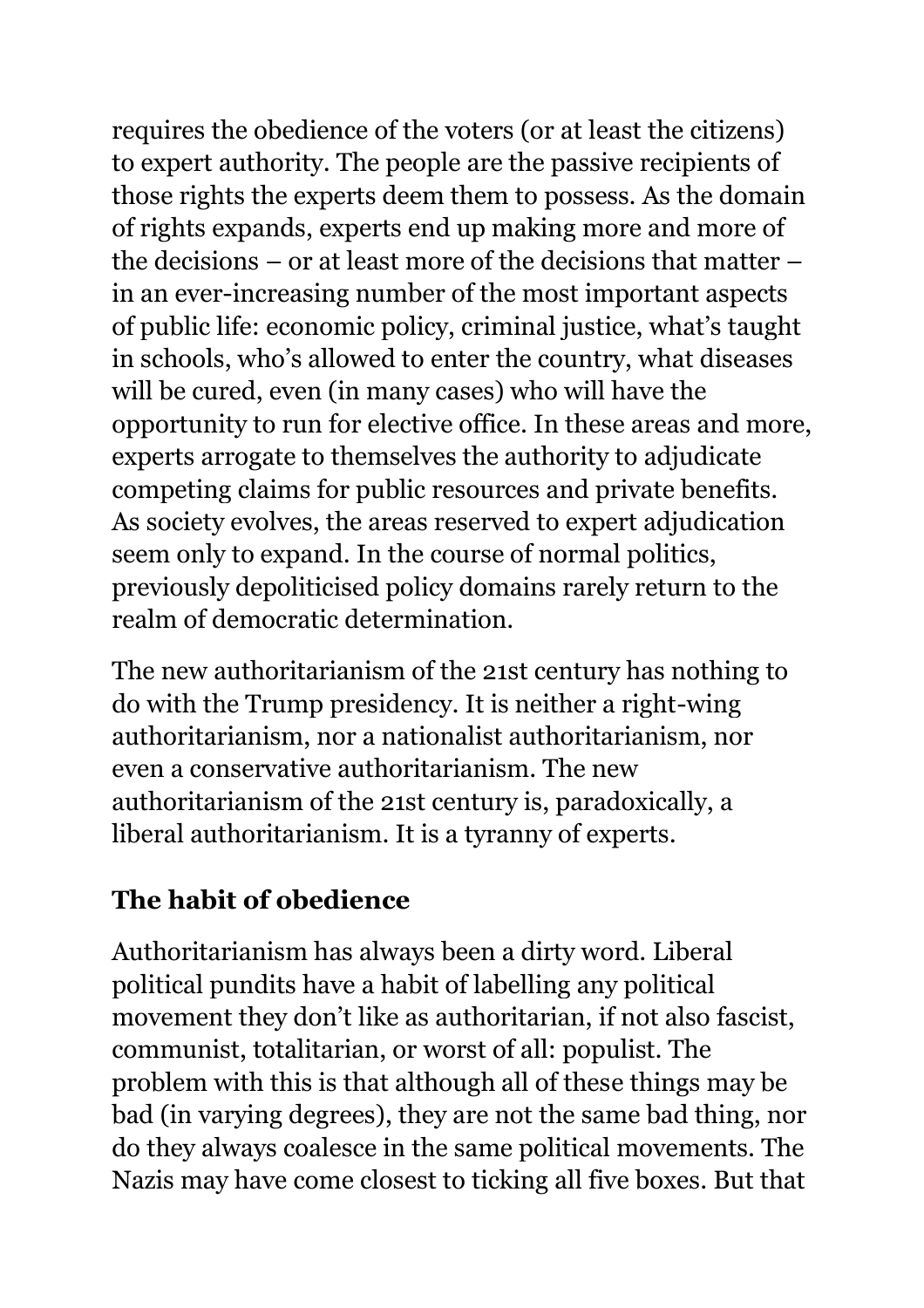doesn't mean that all populists are authoritarians or that all authoritarians are Nazis in the making. Authoritarian governments existed long before the Nazis, fought against the Nazis, and survive in many forms today.

Authoritarianism simply means governance legitimated by demands for deference to authority. The source of that authority can be a confluence of church, monarchy and the military, as it was in Franco's Spain, or the Leninist demand for deference to a single ruling party, as it was in the Soviet Union and still is in the People's Republic of China. The source of authority can even be a single, charismatic person at the head of an organised political movement, as it was in Hitler's Germany. The principle common to all authoritarian systems is that people should not think for themselves. In an authoritarian system, obedience to authority is the highest political virtue.

The word 'authoritarian' began its career in 19th-century America as a derogatory term applied to a teaching style in which the teacher posed as the unquestionable fount of all knowledge. It was contrasted with the more open, childcentered learning styles advocated by philosophers like Jean-Jacques Rousseau and, later, John Dewey. These reformers emphasised the role of individual exploration in learning. When students are free to explore, they pursue many dead ends, but they learn as they pursue. This liberal approach to education emphasises the process over the outcome, the journey over the destination. Students develop their minds by asking their own questions and arriving at their own answers.

# **Vibrant democracies depend on an overabundance of opinionated**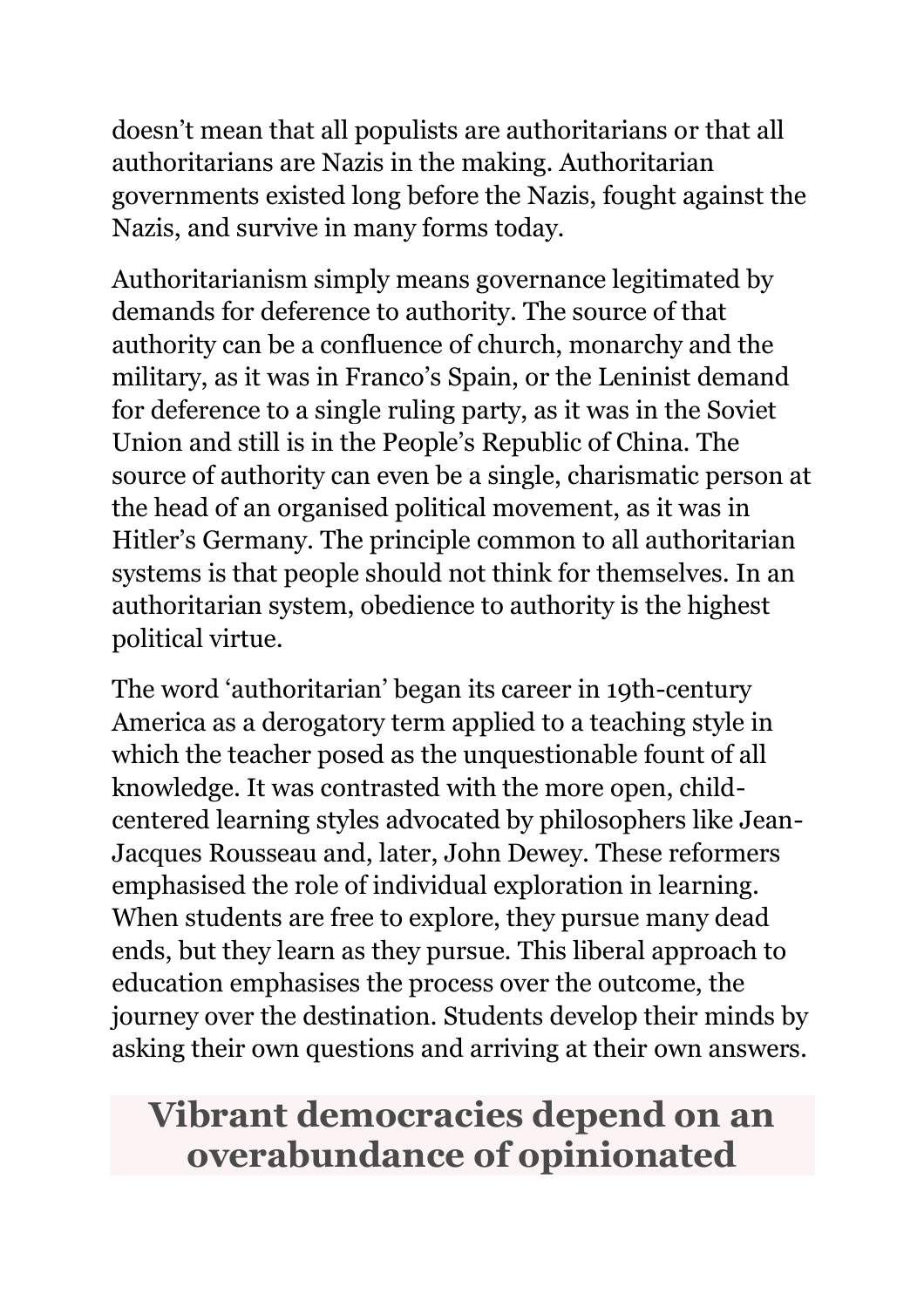### **ignoramuses, conspiracy theorists, quacks, know-nothings, and other loudmouths**

In contemporary Western educational systems, this old touchstone of 'independent thinking' has been replaced by the new stock term 'critical-thinking skills'. This is not a mere matter of management-speak. When students think independently, they reason their way toward individual solutions. Those solutions may be wrong, as the independent thinker often is. Societies of amateurs are full of opinionated ignoramuses. But vibrant democracies depend on an overabundance of opinionated ignoramuses, conspiracy theorists, quacks, know-nothings, and other loudmouths. Free thinkers will think what they want. Isaac Newton spent more time on alchemy and the occult than he did on the theory of gravity.

Though it may pain teachers to hear it, critical-thinking skills teach the habit of obedience, not because teachers value obedience, but because of the very criteria on which success in critical thinking must be judged. Critical thinking teaches students to reason toward the correct answer. But what if there is no correct answer? Or what if there is a correct answer but it is impossible to know what it is? Most publicpolicy questions fall into these two open categories. In such cases, independent thinking won't necessarily lead people to the right answers. What independent thinking does is give the thinker  $-$  in this case, the citizen  $-$  a stake in the answer.

For example, consider the question of whether the US should have intervened earlier in the First World War. If it had,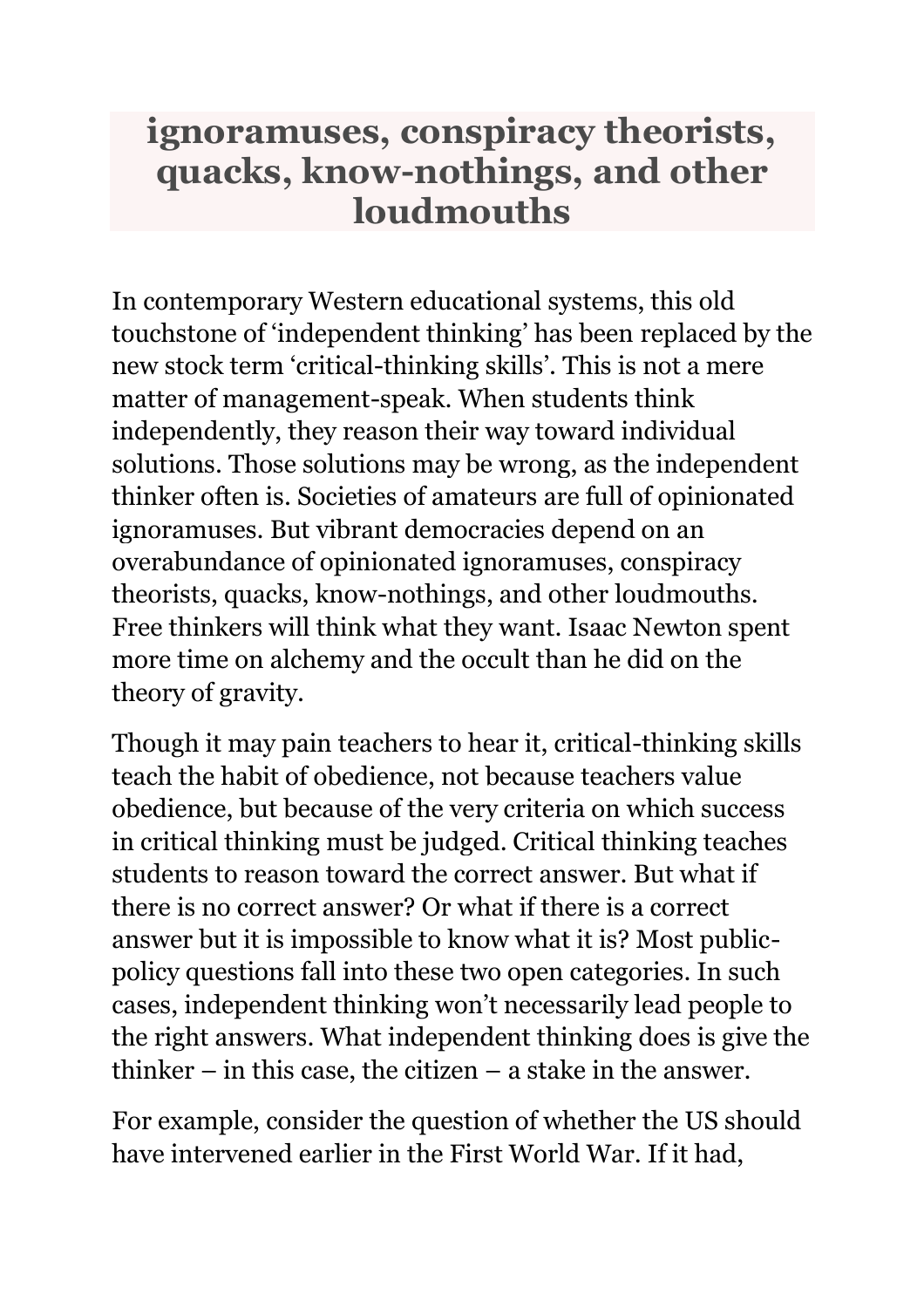millions of lives might have been saved, Russia might not have fallen to the Bolsheviks, and Germany might have been more comprehensively defeated, changing German attitudes and preventing the rise of Nazism and the coming of the Second World War. Or perhaps the 20th century would have turned out even more horrifically than it did. We will never know. But we do know that the delay in America's entry into the war left time for the issue to be comprehensively discussed, for ordinary Americans to form opinions for and against getting involved, and for them to express those opinions, whatever their merits. As a result, when the US did go to war in 1917, it was with the support of the American people. Those who were initially against intervention, who may even have voted for Woodrow Wilson on the basis of his isolationist slogans ('America first' and 'He kept us out of war'), patriotically joined in the cause.

Contrast that process with the politics behind America's more recent wars waged in south-east Asia and the Middle East, hatched by cabals of experts with little genuine public debate. Despite their (current) unpopularity, it is impossible to say for sure whether these wars were right or wrong, successful or unsuccessful, because the relevant counterfactuals will never be known. What we do know is that there was no consensus among ordinary citizens about America's participation in these wars.

**Independent thinking is more important for the health of democracy than is the success or failure of any particular policy decision**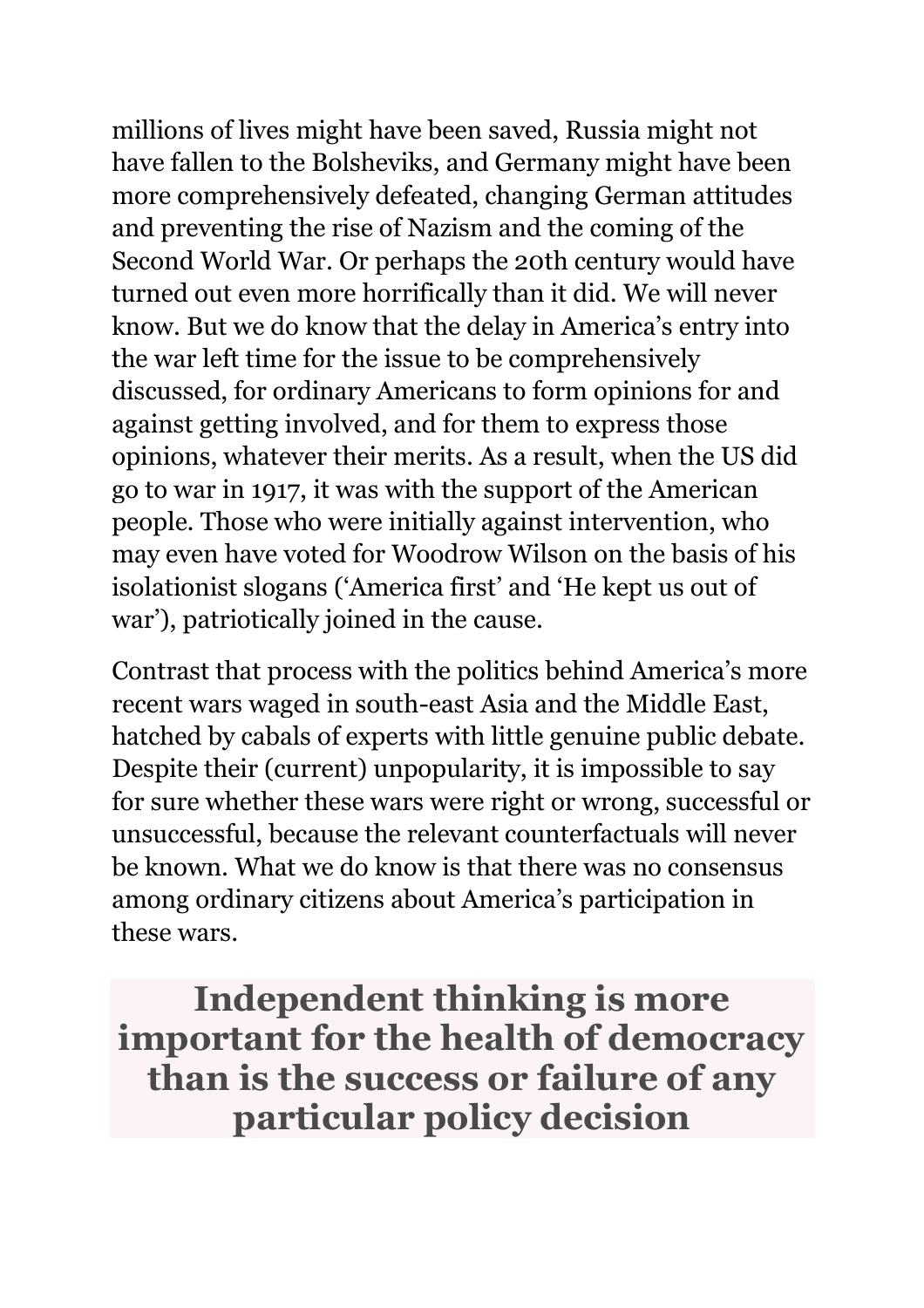Free-thinking citizens might have made even worse decisions. History is littered with the stories of democratic countries going to war for all the wrong reasons, from Athens' gratuitous invasion of Sicily in 415 BC to America's avaricious war on Spain in 1898. Independent thinkers are not necessarily better thinkers. But they take responsibility for their decisions in a way that obedient subjects do not. Independent thinking is more important for the health of democracy than is the success or failure of any particular policy decision.

Discretionary wars brightly illustrate the rise of the new authoritarianism because they crystalise decision-making processes into discrete, well-known events. But for the quality of democracy itself, the most important policy questions are those about freedoms and rights: who has them, who can grant them, and who can take them away. These are fundamentally questions about sovereignty and where it is located. The traditional American answer is that sovereignty resides in 'We the People'. The traditional French answer is the state, and the traditional British answer is characteristically something in between: parliament. But these traditional answers are now being challenged. Experts increasingly assert the existence of universal human rights that are beyond the political power of the people or the state to regulate. Whereas universal freedoms may be 'self-evident' (reserved rather than granted), universal rights must be granted by someone. Under the new authoritarianism, that someone is the expert class.

It might be sensationalist to claim that a self-appointed and self-perpetuating human-rights aristocracy is running roughshod over Western democracy. But with less hyperbole, there has been in the West a slow but comprehensive